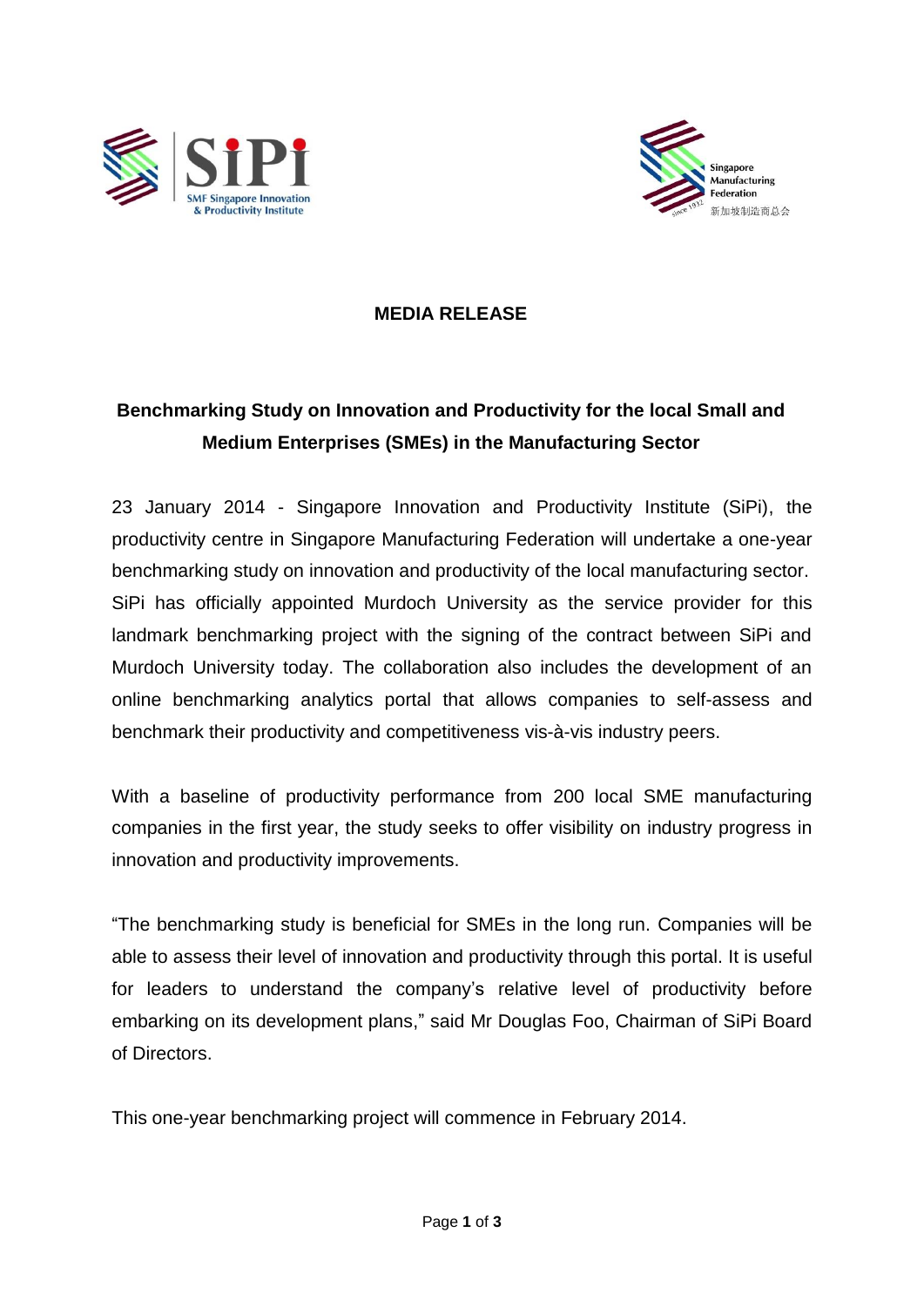

**The signing ceremony with Mr. Peter Waring, Associate Professor, Singapore Dean, Murdoch Singapore Office and Mr. Douglas Foo, Chairman of SiPi Board of Directors, Deputy President, Singapore Manufacturing Federation**